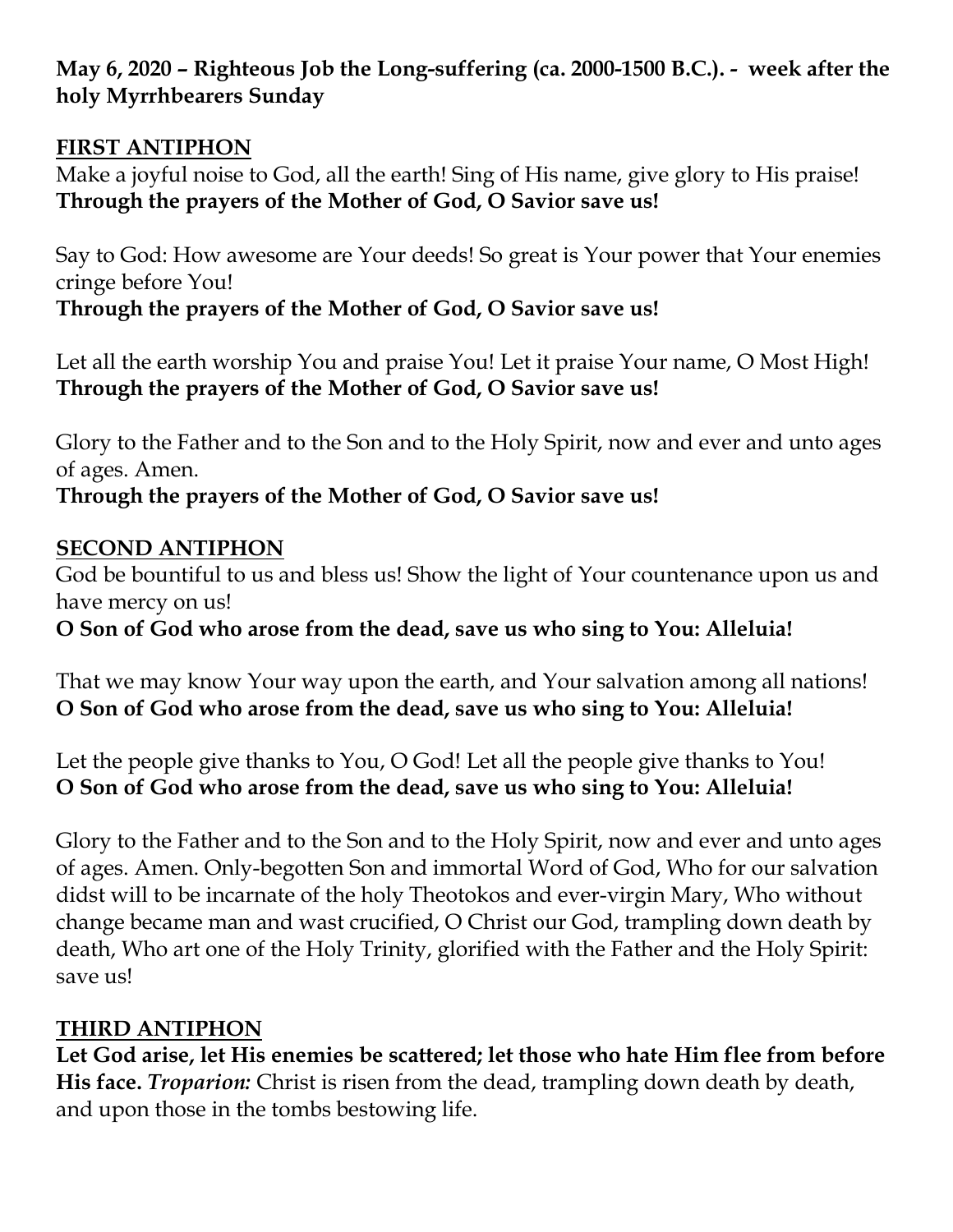**As smoke vanishes so let them vanish; as wax melts before the fire.** *Troparion:* Christ is risen …

**So the sinners will perish before the face of God; but let the righteous be glad.** *Troparion:* Christ is risen…

**This is the day which the Lord has made! Let us rejoice and be glad in it!** *Troparion:* Christ is risen…

#### **THE ENTRANCE HYMN**

Come, let us worship and fall down before Christ, O Son of God, risen from the dead, save us who sing to you: Alleluia!

#### **TROPARIA**

**(Tone 2)** When You descended to death, O Life Immortal,/ You destroyed hell with the splendor of Your Godhead. / And when from the depths You raised the dead, / all the powers of heaven cried out:// "O Giver of life, Christ our God, glory to You!" **(Tone 2)** The angel came to the myrrhbearing women at the tomb and said: "Myrrh is fitting for the dead, but Christ has shown Himself a stranger to corruption! So proclaim: 'The Lord is risen, granting the world great mercy!'"

**(Tone 2)** The noble Joseph, when he had taken down Your most pure Body from the tree, wrapped it in fine linen and anointed it with spices, and placed it in a new tomb. But You rose on the third day, O Lord, granting the world great mercy.

**(Tone 4)** In truth you were revealed to your flock as a rule of faith, a model of meekness, and teacher of abstinence, so you won the heights by humility, and riches by poverty, O Holy Father Nicholas, intercede with Christ God to save our souls.

## **KONTAKION**

**(Tone 8)** You descended into the tomb, O Immortal, / You destroyed the power of death. / In victory You arose, O Christ God, / proclaiming: "Rejoice!" to the Myrrhbearing Women, // granting peace to Your Apostles, and bestowing Resurrection on the fallen.

#### *The Prokeimenon in the Sixth Tone:* **O Lord, save Your people / and bless Your inheritance!**

**v. To You, O Lord, will I call. O my God, be not silent to me.**